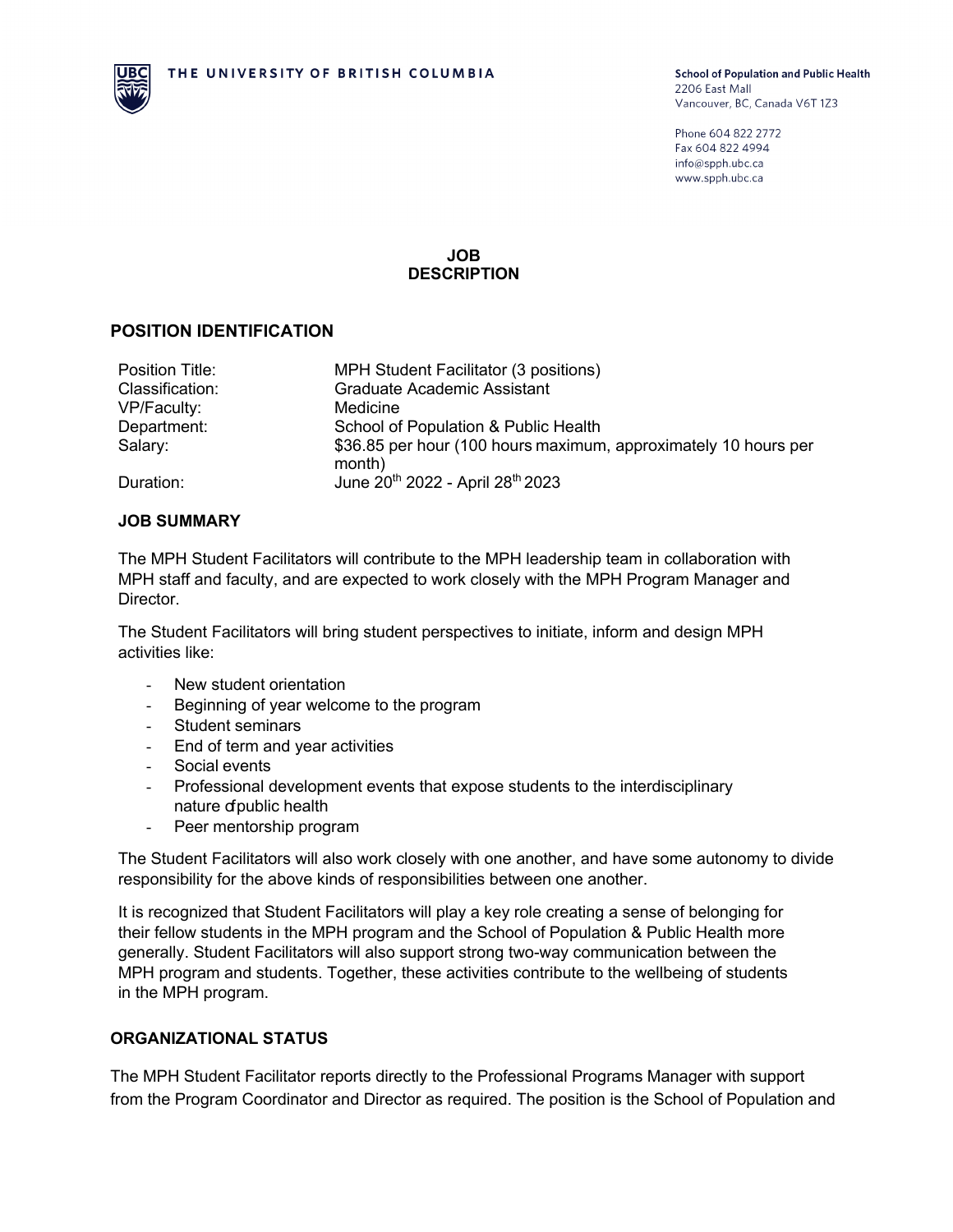

Public Health, which is in the Faculty of Medicine at the University of British Columbia in Vancouver

## **WORK PERFORMED/DUTIES**

- Identify tools and strategies to promote student engagement, create a sense ofcommunity and improve student experience, sharing these ideas with the MPH Program Director and **Manager**
- Organize and support implementation of events and activities as directed by theProgram Director, Coordinator and Manager
- Actively solicit and collect feedback and ideas from MPH students to share with the MPH management team and to inform activities and events
- Assist in preparing a survey to distribute at the end of each semester to collect feedback fromMPH students
- Prepare a recommended plan and provide a training document for the new MPH Student Facilitators to implement in the following academic year
- Communicates clearly to the Program Team providing feedback while promoting a positive relationship and signaling any issues to resolve
- Meets weekly with the Professional Programs Manager to update the program regularlyand to find opportunities to collaborate
- May liaise with other student positions such as Wellbeing Ambassadors, other UBC student representatives, GSS members as well as other SPPH students, staff and faculty
- Will organize, implement and deliver student events such as orientation, graduation, social events and other program related events
- Will report to the program on the professional development needs of the cohort and help organize implement and host workshops and seminars pertaining to PD as well as liaise with various industry representatives
- Support and facilitate training for the MPH Student Peer Mentorship program,coordinating the transition of mentors and new student groups
- Coordinates regular communication with the student cohort as well as the Program team to support positive student experiences

# **CONSEQUENCES OF ERROR**

Errors could compromise the quality of the intellectual community and sense of belonging that exists in SPPH and the MPH program. Lack of engagement among MPH students may reduce student satisfaction in the program and negatively affect the reputation of the program. A lack of communication with the students as well as Program staff could contribute to a negative student experience.

### **SUPERVISION RECEIVED**

The MPH Student Facilitators report to the Professional Programs Manager.